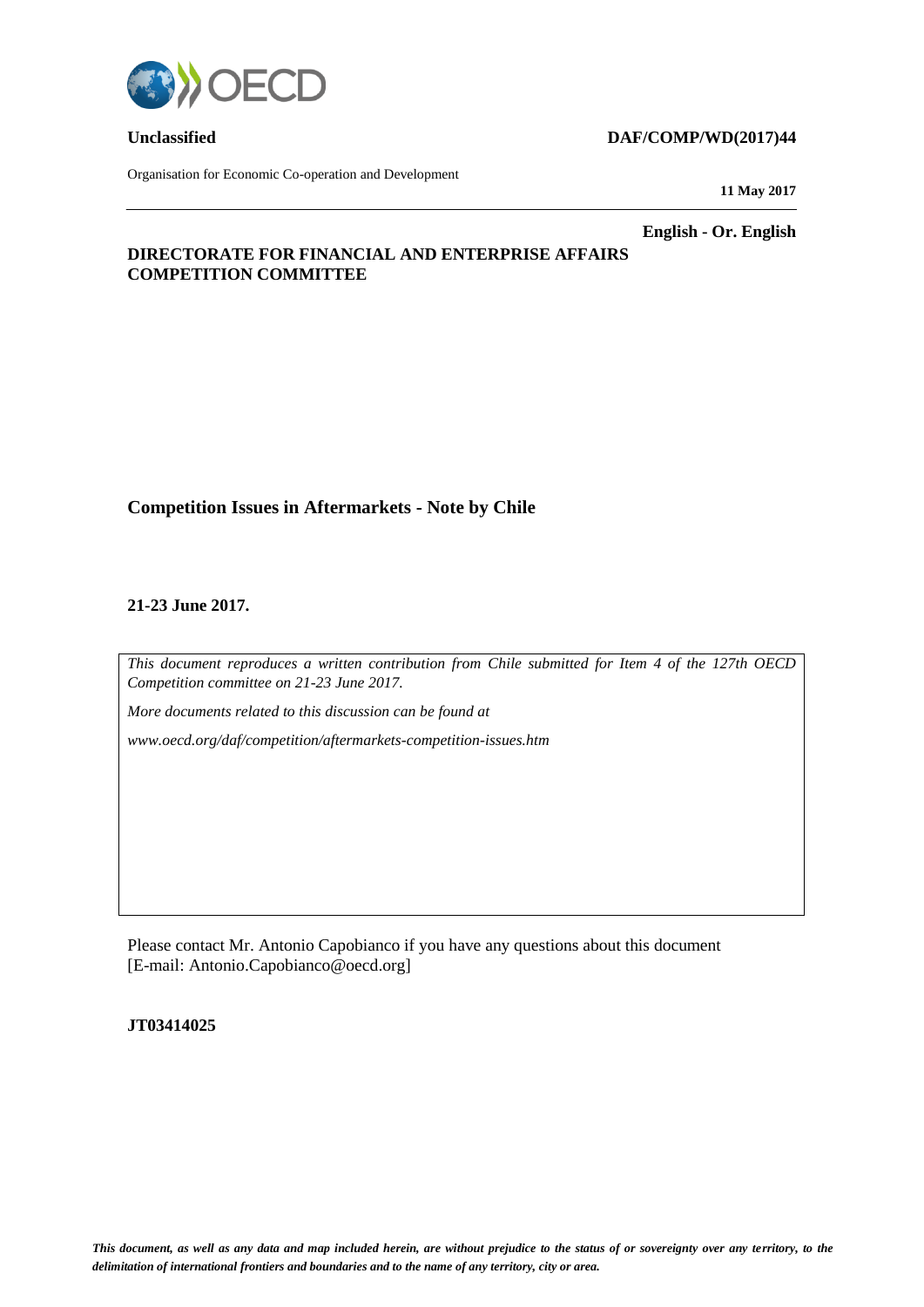# *Chile*

1. The Chilean competition law is contained in the Decree Law N° 211 ("**DL 211**"), which purpose is to promote and defend competition in the markets.<sup>1</sup> This task is conferred on the Economic National Prosecutor's Office ("**FNE**") and the Competition Court ("**TDLC**"), within the scope of their respective powers.<sup>2</sup> The FNE is entrusted with the investigation and prosecution in courts of the antitrust infractions, representing the general interest of the collective economic order. <sup>3</sup> On the other hand, the TDLC is a special and independent jurisdictional body, whose function is to prevent, correct and sanction affronts to competition.<sup>4</sup>

2. The DL 211 does not contain any provisions regarding aftermarkets, and there has been no jurisdictional decision by the TDLC dealing specifically with them. There have been, nevertheless, investigations carried out by the FNE regarding aftermarkets, which have considered the legal and economic theories on this issue.

3. In its investigations, the FNE has acknowledged the three markets configurations that have been recognized in aftermarkets: dual markets; system markets and multiple markets.<sup>5</sup> The main concern for the FNE in aftermarket cases arises in multiple markets, where each secondary product is compatible only with a certain primary product. In case of a systemic market, there is only one market to analyze the conduct, and the competition in the secondary product will tend to discipline any abuse in the primary product. On the other hand, in case of dual markets, even though there are two markets to analyze, the secondary product should be competitive due to the compatibility existing between all the secondary products or services.

4. In order to assess the market configuration of a specific case, the FNE has considered many circumstances, such as the relative costs of the equipment and the aftermarket products, lifecycle of the product, consumer's sophistication, and switching costs.

5. In the last few years, the FNE has had at least three investigations dealing specifically with problems in aftermarkets.

6. In 2010, the FNE opened an investigation in the automobile industry, after receiving a complaint regarding excessive prices charged by the Chilean Audi dealer for original spare parts. The FNE considered that this was a case of multiple markets: a

 $\overline{a}$ 

 $<sup>1</sup>$  Article 1 of the DL 211.</sup>

 $2$  Article 2 of the DL 211.

 $3$  Articles 33 and 39 of the DL 211.

<sup>4</sup> Article 5 of the DL 211.

<sup>&</sup>lt;sup>5</sup> See for example, Office of Fair Trading, Market definition, OFT 403, para 6.1.; Robert O'Donoghue and Jorge Padilla in *The Law and Economics of Article 102 TFEU*, Hart Publishing, second edition, 2013, p. 136; and John Temple Lang, 'Practical Aspects of Aftermarkets in European Competition Law', in *International Competition Policy*, volume N° 7, number 1, Spring 2011, p. 201.